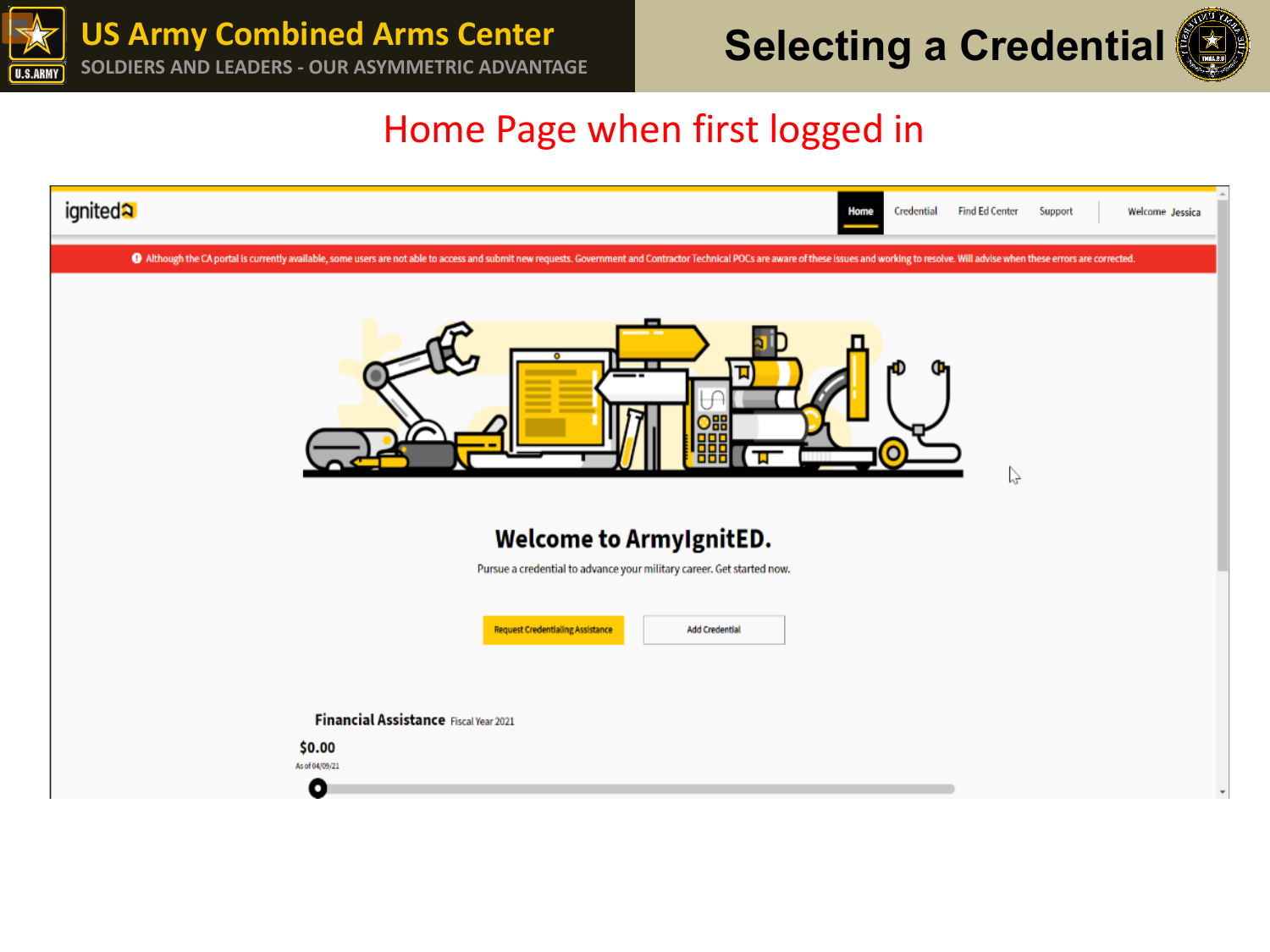



# If you clicked on your name and selected "Account" it would bring you to this page- Your Profile Page

| ignited <sup>2</sup>                                                                                                                                                                                                          |   |                                                                                                                                                                    |                    |                                                  | Home             | Credential | <b>Find Ed Center</b>                                                                              | Support                      | Welcome Jessica |
|-------------------------------------------------------------------------------------------------------------------------------------------------------------------------------------------------------------------------------|---|--------------------------------------------------------------------------------------------------------------------------------------------------------------------|--------------------|--------------------------------------------------|------------------|------------|----------------------------------------------------------------------------------------------------|------------------------------|-----------------|
| O Although the CA portal is currently available, some users are not able to access and submit new requests. Government and Contractor Technical POCs are aware of these issues and working to resolve. Will advise when these |   |                                                                                                                                                                    |                    |                                                  |                  |            |                                                                                                    |                              |                 |
| <b>Profile Page</b>                                                                                                                                                                                                           |   |                                                                                                                                                                    |                    |                                                  |                  |            |                                                                                                    |                              |                 |
| <b>JP</b><br>Jessica Palmer                                                                                                                                                                                                   |   | <b>Credential</b><br><b>Most Recent Credential Completed</b><br><b>Credential Name:</b><br><b>Flight Instructor Pilot</b><br><b>Completion Date:</b><br>04/01/2021 |                    | Vendor:<br>Federal Aviation Administration (FAA) | > View All Paths |            | <b>Account Holds</b><br>There are not currently any account holds.                                 | <b>Place Hold on Account</b> |                 |
| <b>Date of Birth:</b><br>User Id:<br>SSN (last 4):<br>Last Successful Login: Apr 16, 2021, 2:31:06 AM                                                                                                                         |   | Financial Assistance Fiscal Year 2021<br>\$0.00<br>As of 04/09/21                                                                                                  |                    |                                                  |                  |            | <b>Account Information</b><br><b>Civilian Education Level:</b><br><b>Military Education Level:</b> |                              |                 |
| <b>Military Information</b>                                                                                                                                                                                                   | v | 0<br>Credentialing                                                                                                                                                 | Tuition Assistance | Pending Assistance<br>\$0.00                     | \$4,000.00       |            | Not Available<br><b>TA/CA Funding Status:</b>                                                      |                              |                 |
| <b>Contact Information</b>                                                                                                                                                                                                    | v | <b>Assistance</b><br>\$0.00<br><b>TA/CA Funding Status:</b><br><b>User Type:</b>                                                                                   | \$0.00             |                                                  | <b>Per Year</b>  |            | <b>Not Available</b><br><b>TA Approved:</b><br>Not Available                                       |                              |                 |
| <b>Mailing Information</b>                                                                                                                                                                                                    | ٧ |                                                                                                                                                                    |                    |                                                  |                  |            | <b>Signed SOU Date:</b><br>Mar 7, 2021                                                             |                              |                 |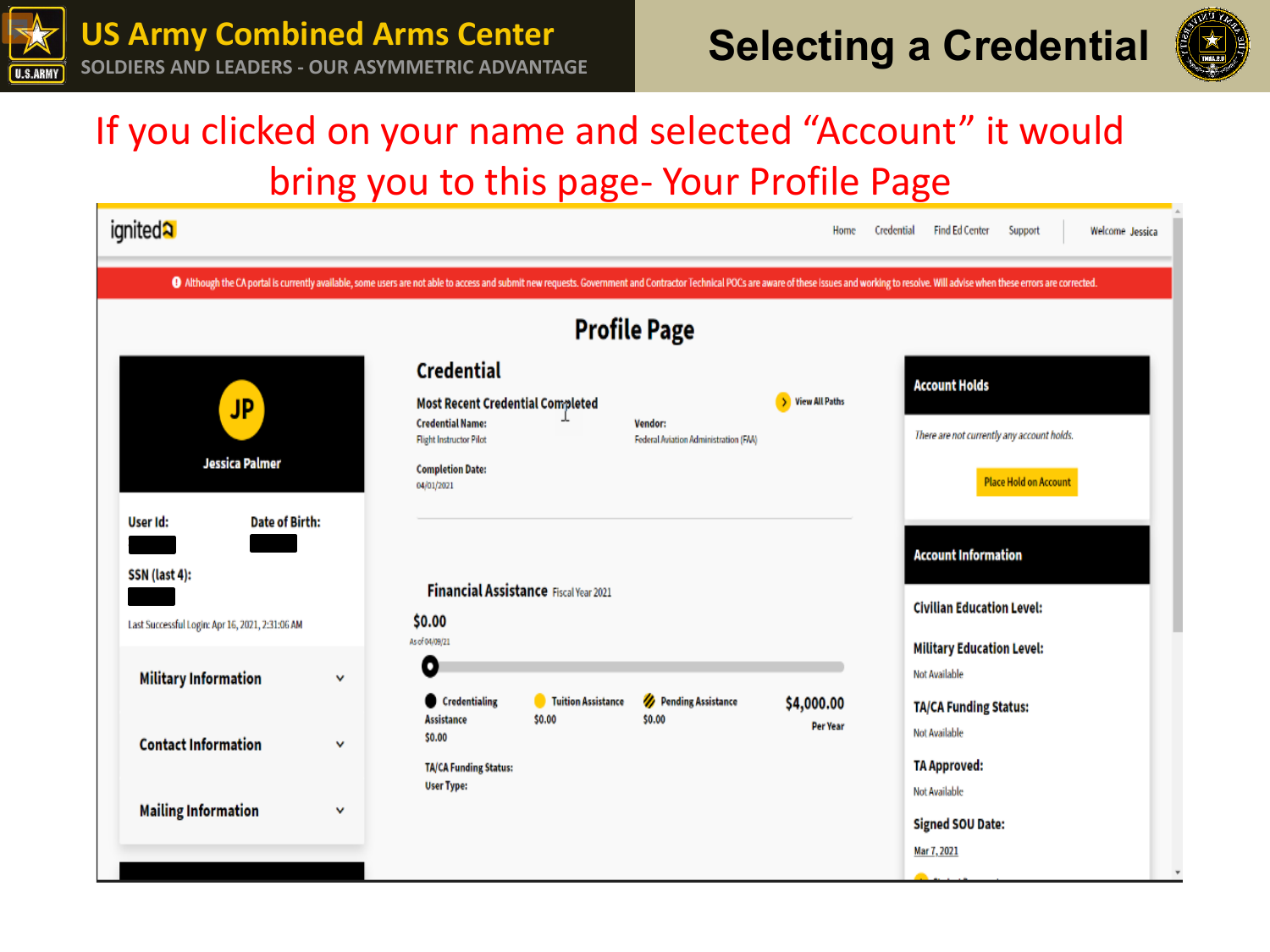



# If you don't need to go to your profile page, you can begin the process with selecting your Credential from your home page

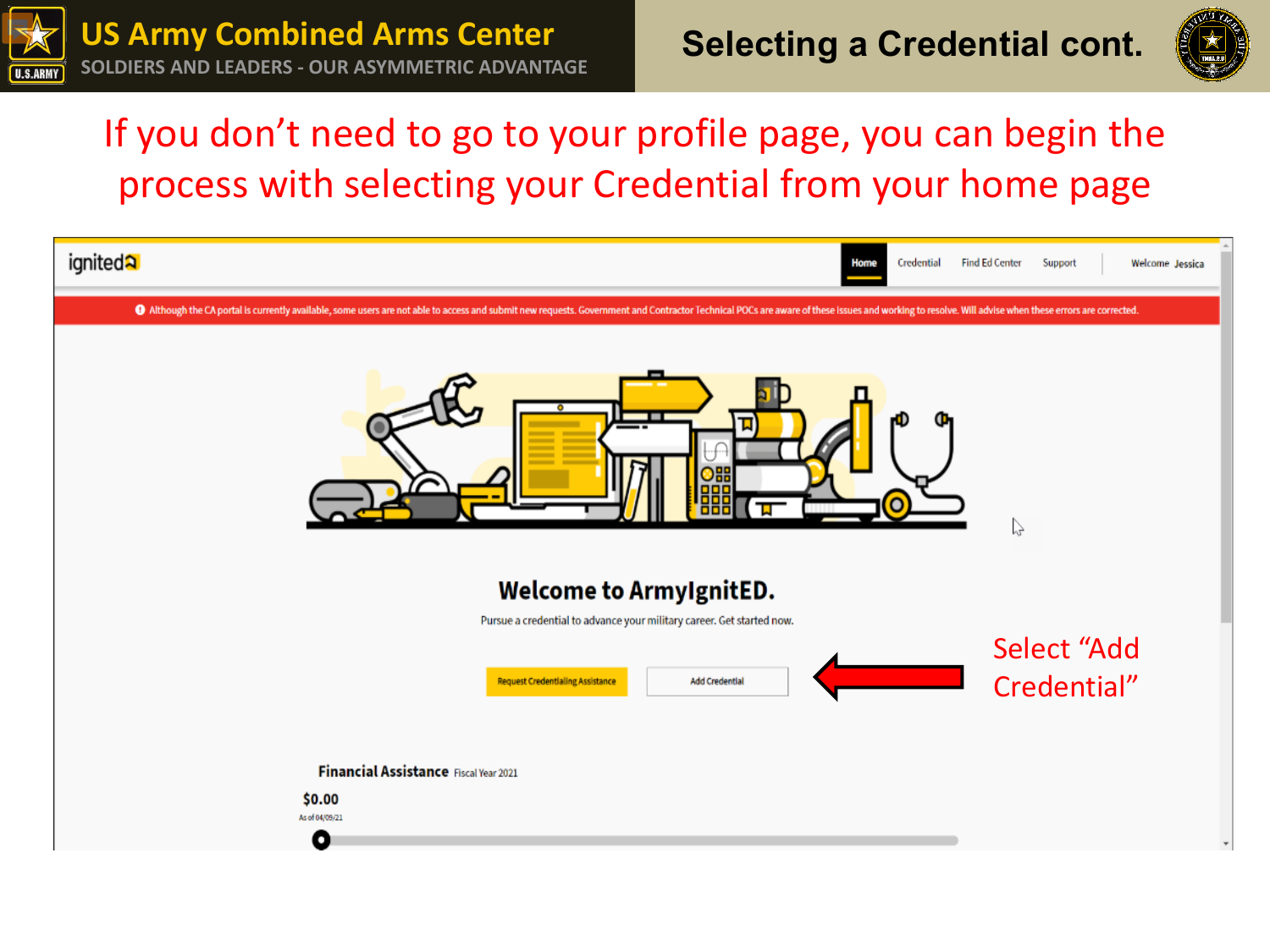



#### Make edits here. If you are going to request books/materials, etc., ensure you have the correct mailing is listed. When done, click on the next arrow

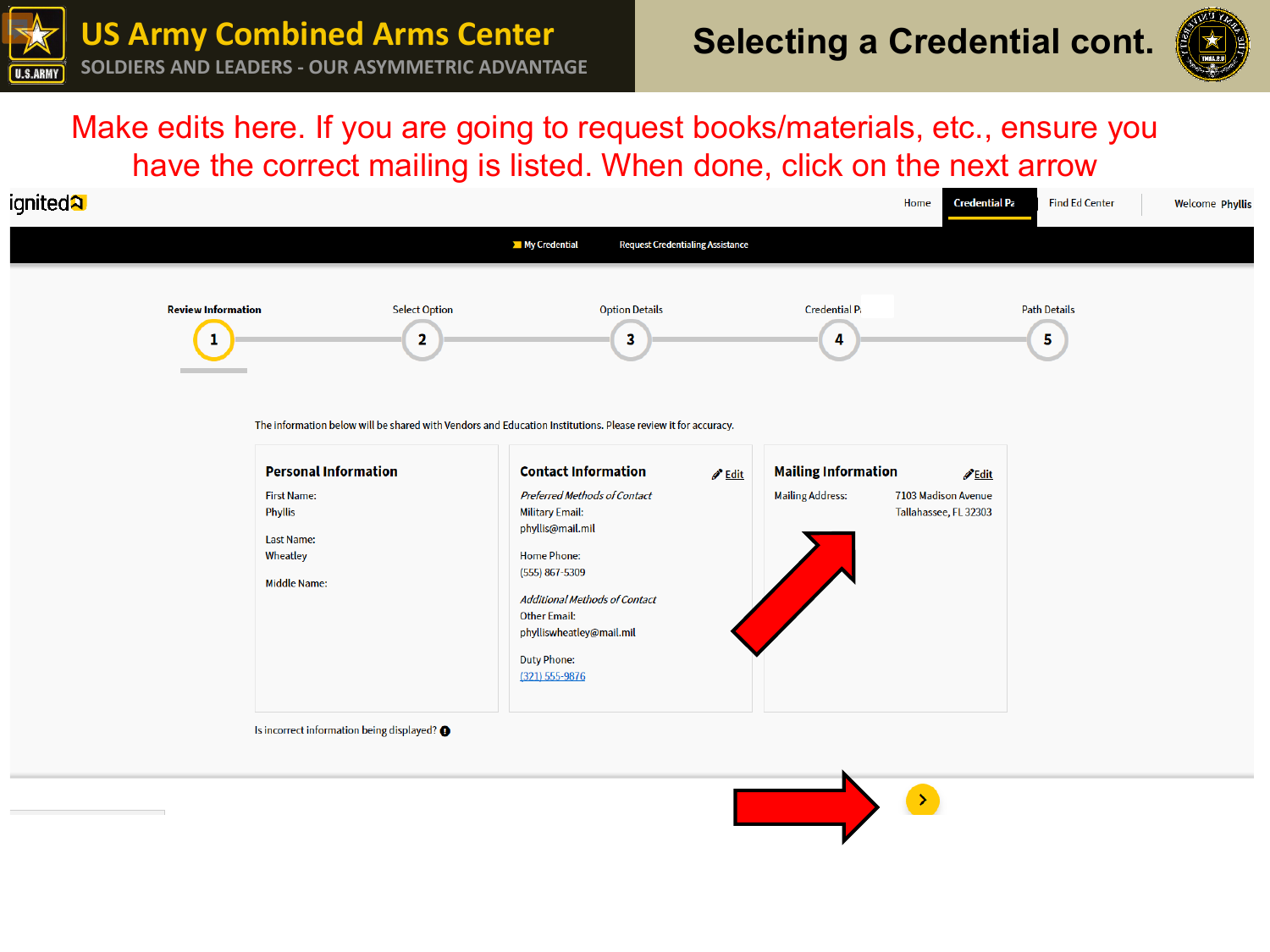**US Army Combined Arms Center**

## **SOLDIERS AND LEADERS - OUR ASYMMETRIC ADVANTAGE AND SELECTING A Credential cont.**



Find Ed Center

**Path Detail** 

 $\bigodot$ 



Il My Credential Path Bequest Credentialing Assistance **Review Informatio** Select Ontio **Ontion Detail Credential Patt Path Details**  $\left( 5\right)$  $\left( \frac{1}{2} \right)$ ✔  $\overline{\mathbf{3}}$  $\overline{4}$ If the credential you're pursuing aligns to your MOS or ASI please choose the related card. Otherwise, please select Other. **MOS or ASI Other** Does the credential you want to pursue If the credential you would like to show up as "most" related to your MOS pursue does not align with your MOS or or ASI on Army COOL? ASI, please select this option. e.g., 68W Combat Medic Specialist can pursue the e.g., You may pursue the PMP credential if you are credential for Advanced Emergency Medical Interested in gaining project management skills. Technician (AFMT). .<br>Select Opti Ontion Deta  $\bullet$  $\bigodot$  $\overline{\mathbf{3}}$ Select Select If the credential you're pursuing aligns to your MOS or ASI please choose the related card. Otherwise, please select Other.  $(\mathbf{\epsilon})$ <mark>لوب</mark> **MOS or ASI** Other Does the credential you want to pursue ish waxaanad lika ta show up as "most" related to your MOS sue does not align with you or ASI on Army COOL? e.g., GBW Combat Medic Specialist can pursue the credential for Advanced Emergency Medical Technician (AEMT)  $\bigcirc$ 

Find Ed Center

**Welcome Phyllis** 

Choose an option. If you would like to select a credential that aligns with your MOS/ASI/AOC, select "MOS or ASI". If you wish to pursue a credential that doesn't align with your MOS/ASI/AOC, feel free to select "Other" then click the next arrow

 $\sqrt{4}$ 

 $\rightarrow$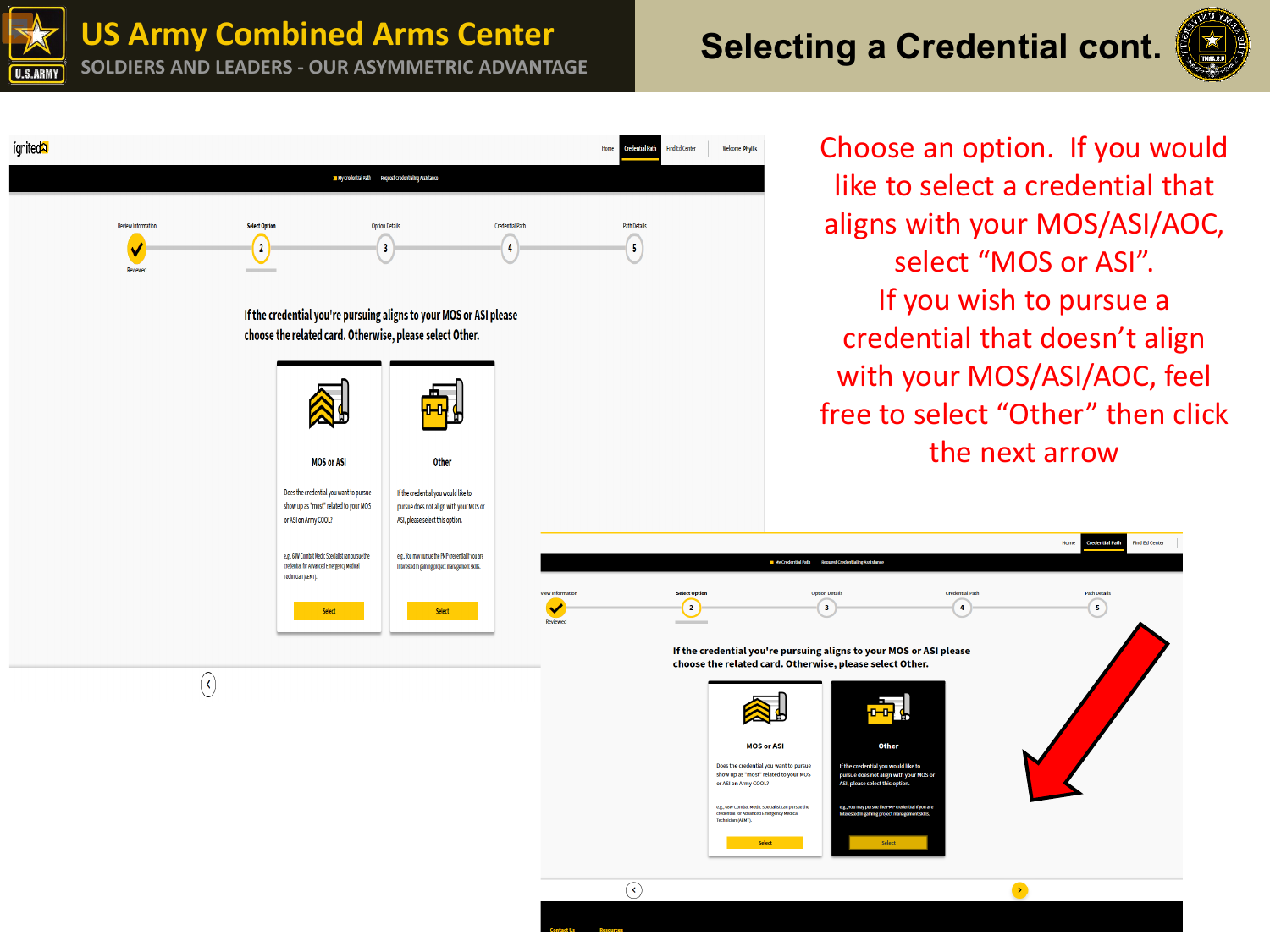



# Select whether this is a new credential, or a recertification then select the next arrow

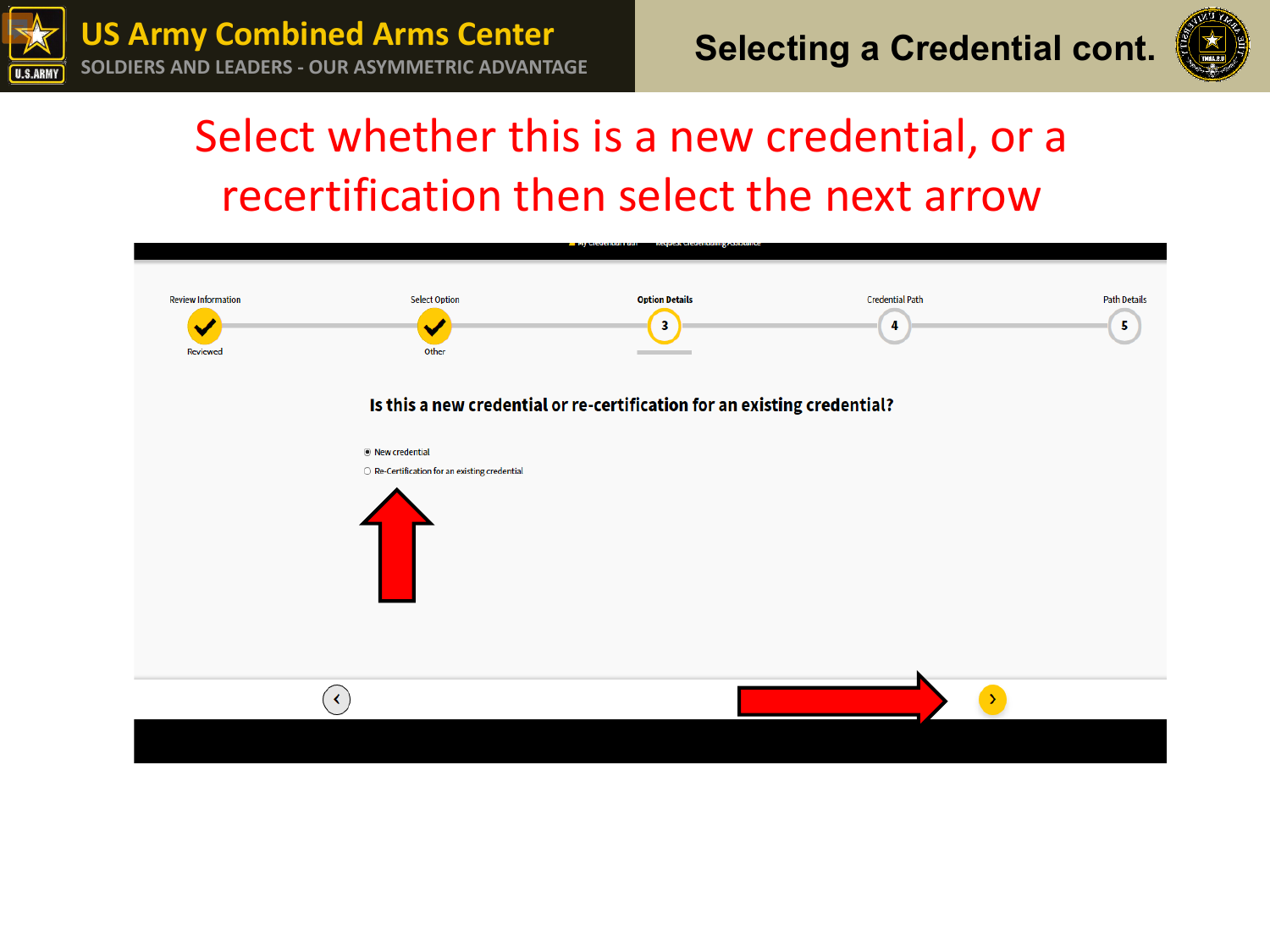

# **SOLDIERS AND LEADERS - OUR ASYMMETRIC ADVANTAGE <b>Selecting a Credential cont.**



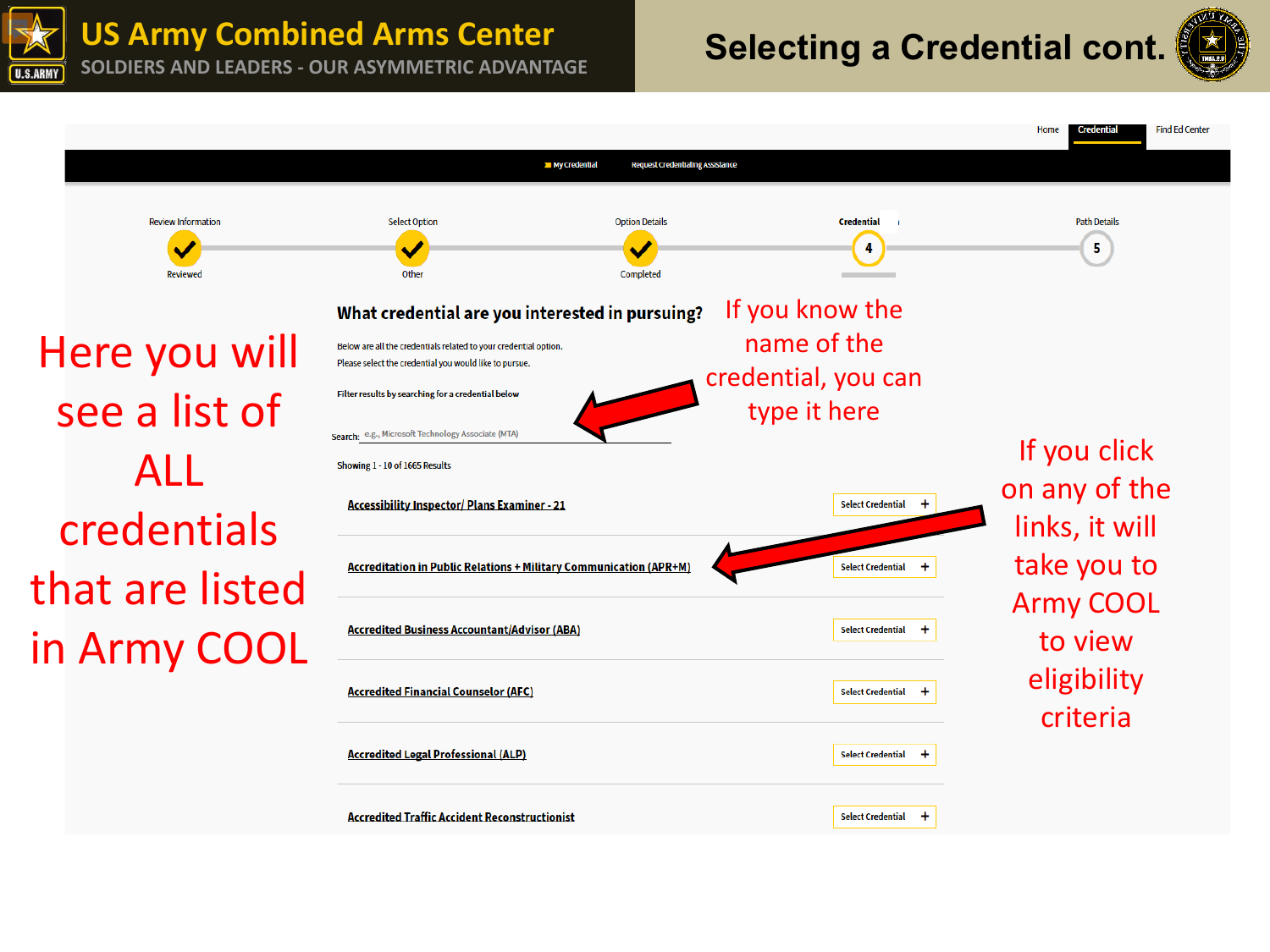



#### What credential are you interested in pursuing?

Below are all the credentials related to your credential option. Please select the credential you would like to pursue.

Filter results by searching for a credential below

Search: e.g., Microsoft Technology Associate (MTA)

Showing 1 - 10 of 1665 Results

 $\blacktriangleleft$ 

**Accessibility Inspector/ Plans Examiner - 21** 

**Accreditation in Public Relations + Military Communication (APR+M)** 

**Accredited Business Accountant/Advisor (ABA)** 

| <b>ACSM Certified Clinical Exercise Physiologist (ACSM-CEP)</b> |  |
|-----------------------------------------------------------------|--|

| <b>ACSM Certified Exercise Physiologist (ACSM-EP)</b> |  |  |
|-------------------------------------------------------|--|--|

| <b>ACSM Certified Group Exercise Instructors (ACSM-GEI)</b> | <b>Select Credential</b> |
|-------------------------------------------------------------|--------------------------|

**ACSM/NCPAD Certified Inclusive Fitness Trainer** 

<Previous 1 2 3 4 5 6 7 8 9 10 ... 167 Next>

Remove

 $+$ 

 $\ddot{}$ 

 $\ddot{\phantom{1}}$ 

 $+$ 

 $\ddot{}$ 

 $+$ 

 $\rightarrow$ 

**Select Credential** 

**Select Credential** 

**Select Credential** 

**Select Credential** 

**Select Credential** 

Select the credential you wish to pursue then next arrow. If you make a mistake, just click remove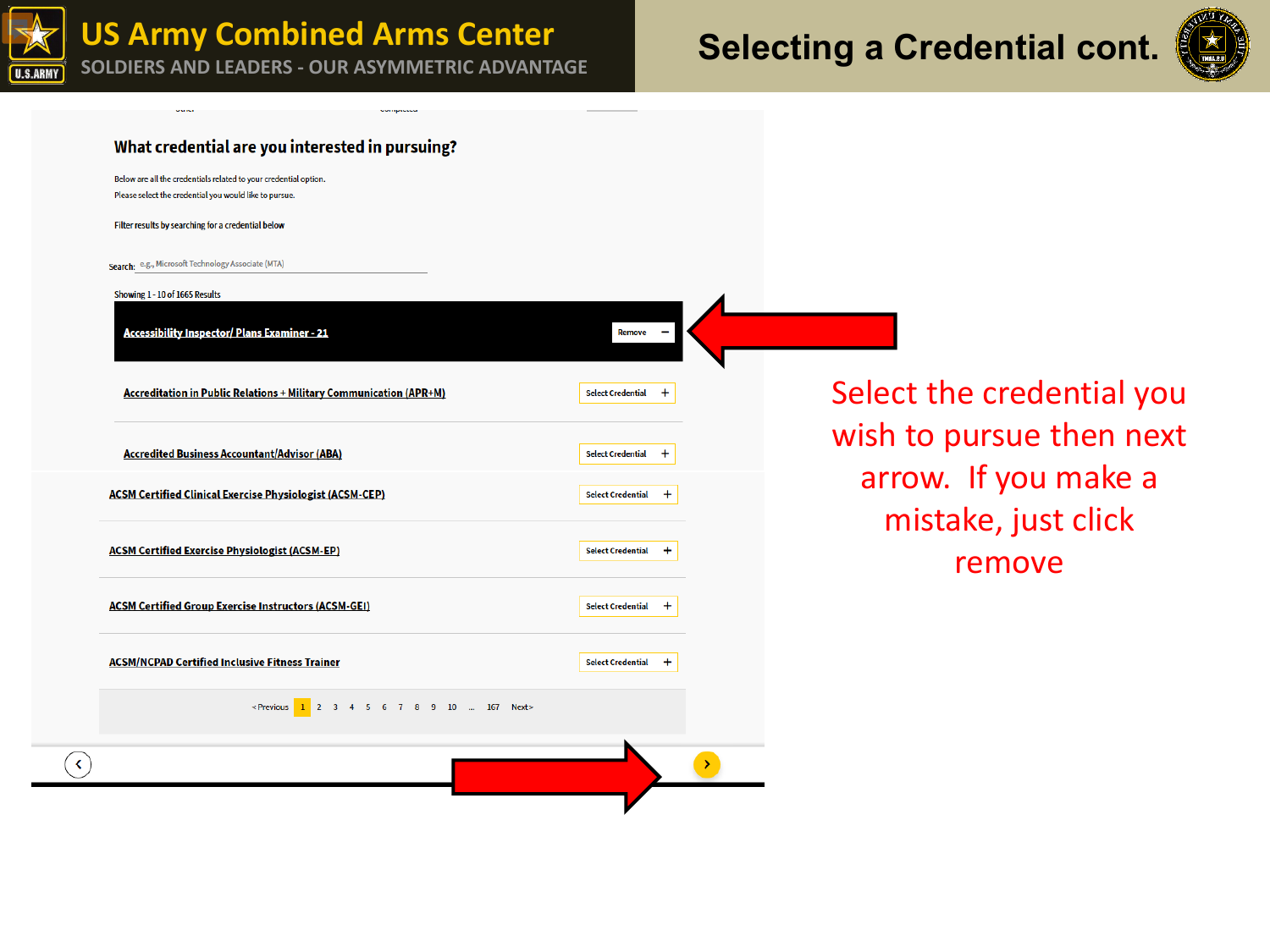



# Select one of the options, then click I understand, then select the next arrow

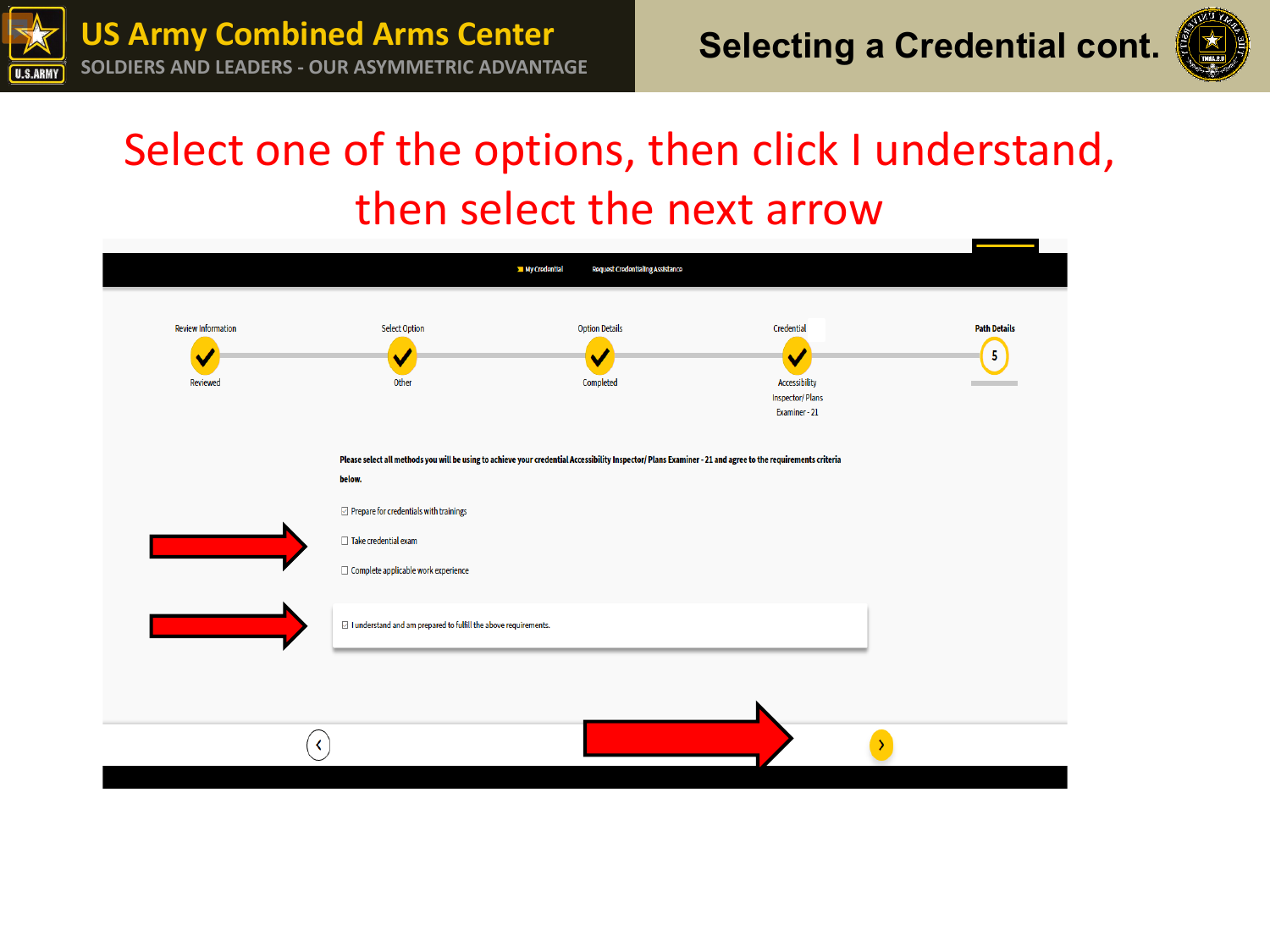**US Army Combined Arms Center**

# **US ATMY COMPINED ATMS CENTER**<br>SOLDIERS AND LEADERS - OUR ASYMMETRIC ADVANTAGE<br> **SOLDIERS AND LEADERS - OUR ASYMMETRIC ADVANTAGE**